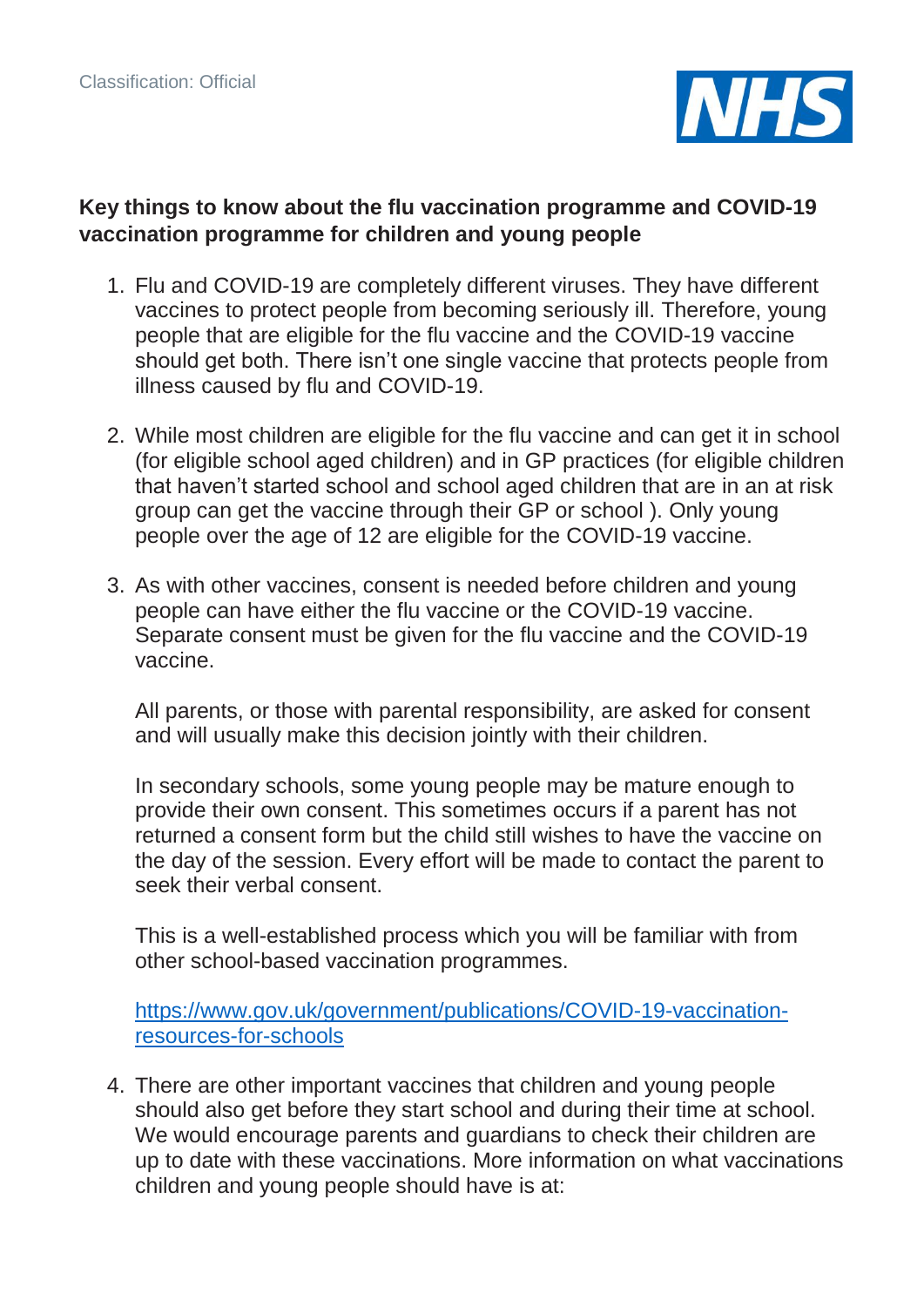[https://www.nhs.uk/conditions/vaccinations/nhs-vaccinations-and-when](https://www.nhs.uk/conditions/vaccinations/nhs-vaccinations-and-when-to-have-them/)[to-have-them/](https://www.nhs.uk/conditions/vaccinations/nhs-vaccinations-and-when-to-have-them/)

#### **Which children and young people can have the flu vaccine and COVID-19 vaccine?**

# **COVID-19 vaccination**

- Anyone over the age of 12 years of age is eligible to get the COVID-19 vaccine.
- Most 12 to 15 year olds will be offered a single dose of the COVID-19 vaccine through their school.

Young people aged 12 to 15 years that are at high risk of serious illness from COVID-19, or who are household contacts of severely immunosuppressed individuals, will be offered two doses of vaccine. A third dose is being offered to all those aged 12 years and older who had a weakened immune system around the time they had their first 2 doses of the COVID-19 vaccine.

• Children under the age of 12 years of age are not being offered the COVID-19 vaccine. Most children under 12 can get the flu vaccine though.

More info on who can get the COVID-19 vaccine: [www.nhs.uk/conditions/coronavirus-COVID-19/coronavirus-vaccination/who](http://www.nhs.uk/conditions/coronavirus-covid-19/coronavirus-vaccination/who-can-get-the-vaccine/)[can-get-the-vaccine/](http://www.nhs.uk/conditions/coronavirus-covid-19/coronavirus-vaccination/who-can-get-the-vaccine/)

#### **Flu vaccination**

The flu vaccine is offered to:

- children aged 2 or 3 years on 31 August 2021 (born between 1 September 2017 and 31 August 2019)
- all school aged children from reception to year 11
- children aged six months old to 17 years with long-term health conditions

If your child is aged between 6 months and 2 years and has a long-term health condition that makes them at higher risk from flu, they'll be offered a flu vaccine injection instead of the nasal spray. This is because the nasal spray is not licensed for children under 2 years.

The nasal spray vaccine offers the best protection for children aged 2 to 17 years. If parents have any concerns, they can make that clear during the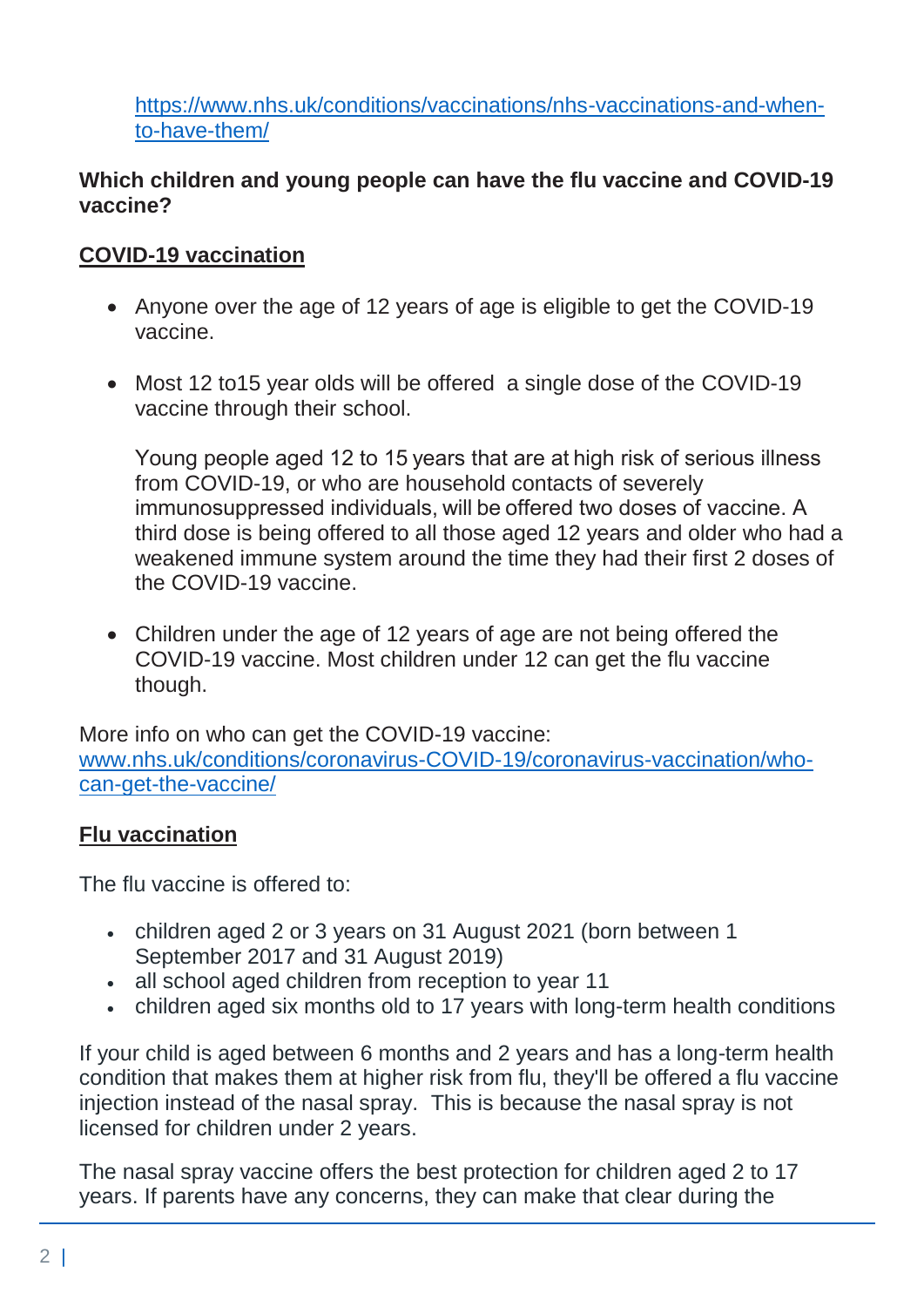consent process. Children will be offered the flu vaccine injection instead if the nasal spray vaccine is not suitable for them.

### **Where to have the flu vaccine?**

| Child's age                                                    | Where to have the flu<br>vaccine |
|----------------------------------------------------------------|----------------------------------|
| From 6 months until 2 years<br>(with long-term condition)      | <b>GP surgery</b>                |
| From 2 years until child<br>starts primary school              | <b>GP surgery</b>                |
| All children at primary school                                 | School                           |
| Year 7 to year 11 secondary school<br>children                 | School                           |
| Children in reception to year 11<br>(with long-term condition) | School or GP surgery             |
| Home-schooled children<br>(same ages as reception to year 11)  | Community clinic                 |

In some cases, children will also be offered the injected flu vaccine instead.

More information on the flu vaccine for children : <https://www.nhs.uk/conditions/vaccinations/child-flu-vaccine/>